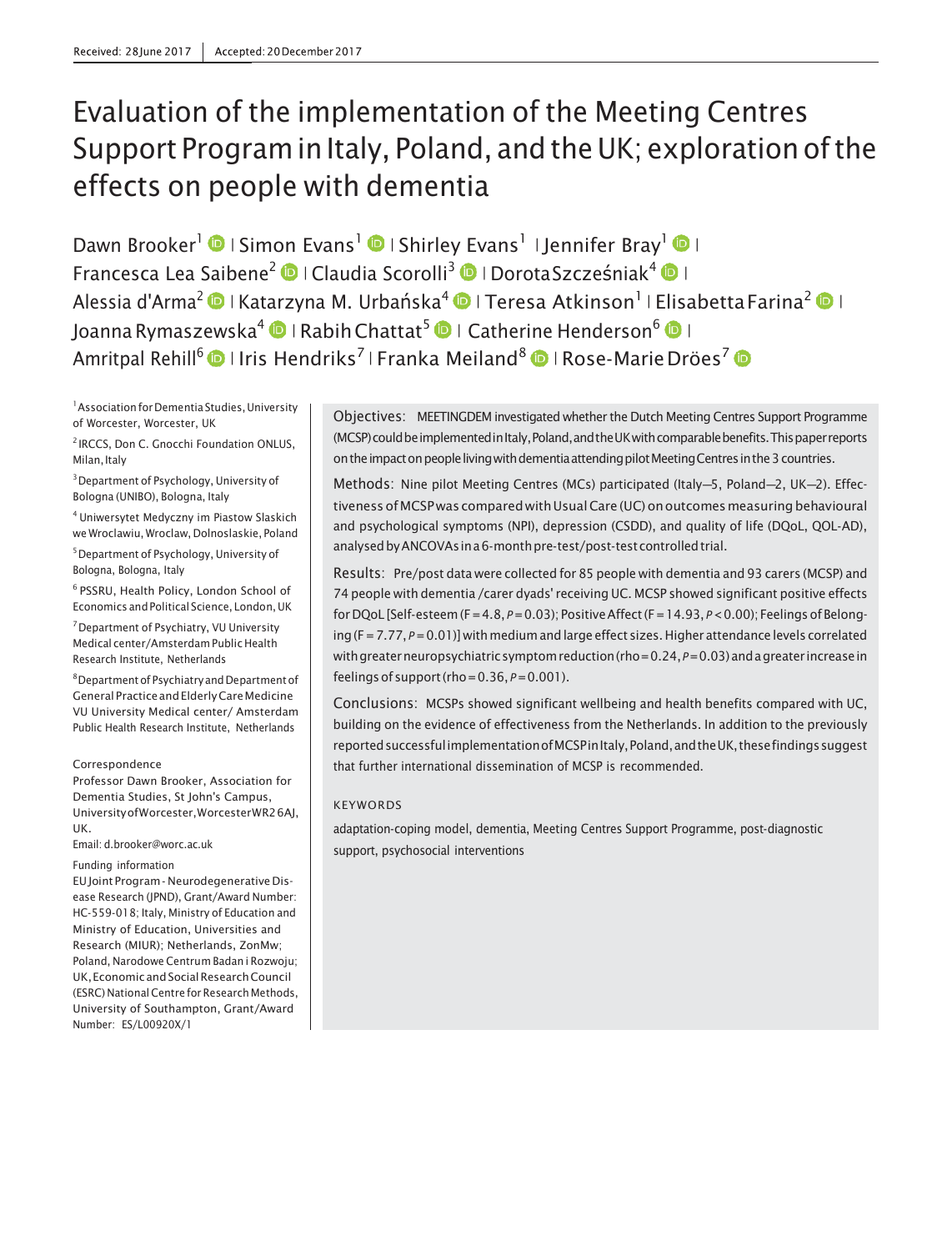# 1 | INTRODUCTION

Many national dementia strategies recommend the early and timely diagnosis of dementia. Earlier diagnosis provides the opportunity for peopletomakelifestylechangesandchoices thatwillbuildresilience for the long term. However, people often feel overwhelmed and confused about where to get help. Relatively few interventions exist that focus on supporting both the person diagnosed with dementia and their family carer, whereas evidence suggests that combined interventions are often more beneficial than single interventions.<sup>1-3</sup> The Meeting Centres Support Programme (MCSP) is a way of providing accessible support on a local level that focuses on both the person living with dementia and their family. The MCSP is a way of providing accessibleearlysupportonalocallevelandprovidesameansofmeeting the needs of people in the post-diagnostic stage. MCSP was developed, in collaboration with people with dementia and carers, following a community needs assessment in the Netherlands 25 years ago. $4,5$ Typically, MCSP serves a local community of around 5000 older people. The Meeting Centre (MC) "club" is offered 3 days per week, supporting 10 to 15 people plus families in easily accessible community locations. Evidence-based post-diagnostic psychosocial interventions are provided in a friendly manner, tailored to the needs of the local members. This is facilitated by a small team of staff and volunteers trained in the ethos of person centred dementia care, informed by the Adaptation-Coping Model.<sup>6,7</sup> Carers (the principal caregiver,

son or daughter, but also a friend or acquaintance) can get practical information, personal advice and emotional, social contact, and peer support. The local focus helps local agencies to collaborate effectively inhelping people live well with dementia, thus counteracting the fragmentation of care.

In 2 Dutch multi-centre effect studies comparing people attending MCs with those attending regular day care, people utilising MCs displayed fewer behaviour problems, in particular less non-social behaviour and inactive behaviour, after 7 months.<sup>4,8</sup> Furthermore, there was a positive effect on depressive behaviour and self-esteem for people with dementia and also benefits for family carers.<sup>5,9</sup> Research in the Netherlands identified various factors that promoted successful implementation of MCSP.<sup>10</sup> An implementation guide, publications, films, and a training course for staff assisted organisations to set up MCSPs supported by a national helpdesk. As a result, MCSPs have spread across the country with more than 145 MCs in the Netherlands supporting 5500 people and their carers annually.

This paper reports on the JPND project MEETINGDEM<sup>11</sup> that aimed to transfer MCSP to Italy, Poland, and the UK, to investigate whether adaptations were needed to support successful implementation in these countries, and to evaluate if comparable benefits could be achieved. The adaptive implementation involved translating MCSP concepts and practicalities into a new country context. After exploring pathways to care,<sup>12</sup> pilot MCs were successfully implemented inall countries in 2015 following a 12-month period of collaborative community engagement and adaptation.<sup>13</sup> Within each participating country, a national project team conducted a standardised implementation study and assessed the impacts on people living with dementia and

#### Key points

- The Meeting Centres Support Programme (MCSP) was developed in the Netherlands 25 years ago to provide local community support both to people living with dementia and their family carers. It has proven benefits and now supports nearly 5500 people per year across the Netherlands.
- Meeting Centres were successfully implemented in Italy, Poland, and the UK utilising the Dutch model and adapting MCSP to country specific needs and contexts
- After 7 months attending the Meeting Centres people living with dementia reported significant improvements in self-esteem, positive affect and feelings of belonging. Higher levels of attendance were correlated with a greater reduction in distressing behaviour symptoms and greater feelings of support.
- TheMCSPis transferableacrossdifferent countriesand shows benefits for people living with dementia at home.

their family carers to ascertain if the results were comparable with those found in the Netherlands. Participants reported high levels of 14

ie, the person most involved in the care which maybe the partner, a satisfaction with the support provided. In this paper, we focus on

theimpactofMCSPonsocial,behavioural,andemotionalfunctioning of people living with dementia.

#### 2 | METHOD

#### 2.1 | Design

As with the original Dutch Effect study, a pre/post-test control group design was used comparing outcomes for people with dementia and family carers attending the MCSP with a Usual Care (UC) control group on several outcome measures. Measures were taken at pre-test (within 1 month of starting to attend the MC or UC) and again after 6 months. Taking into account attrition of 15% over this period, it was determined that 75 persons with dementia/family carer dyads should be recruitedto eacharm(Total 150;25 per armineachofthe 3 countries). This number was based on the results of previous effect studies into MCSP, in which moderate to large effects were found, and a power calculation: to demonstrate moderate effects ( $d = 0.5$ ), with a power of 0.80 and alpha 0.05. Changes over time that may have impacted on the outcomes *(*illness, physical disability, significant medication changes, and the use of other types of support) were monitored. Reasons for drop out and life events were also recorded. The research underwent ethical review in the separate countries and was approved.

#### 2.2 | Participants

The main target group for the MCSP were people with mild to moderately severe dementia, living at home, and having a carer prepared to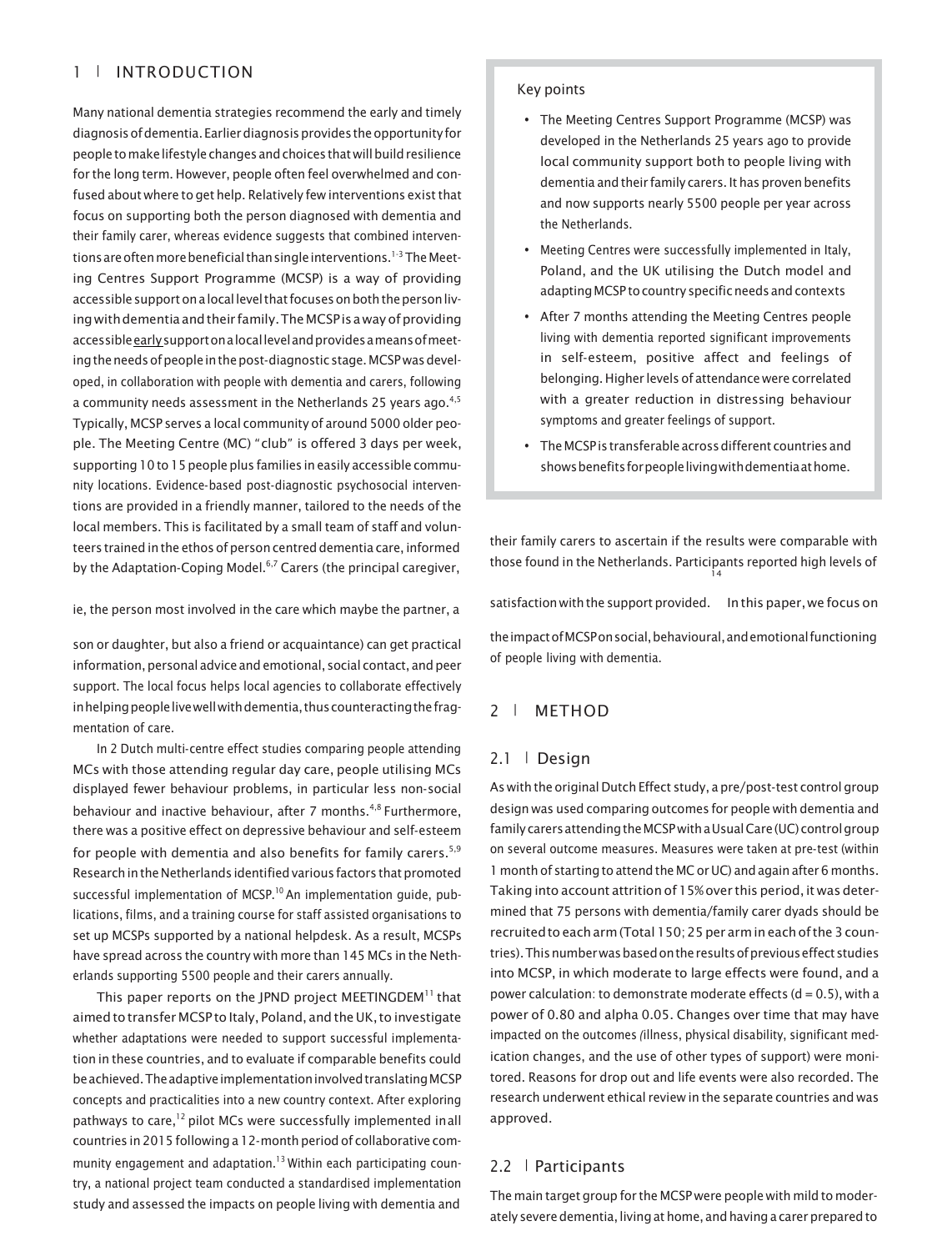participateintheMCSP.Therewerenoexclusionsonageor typeof dementia.Bothpeoplewithdementiaandcarersself-reportedonoutcomes but carers also reported their perceptions of the social and emotional functioning of the person living with dementia. A separate paper details the impact on family carer outcomes measures.<sup>15</sup>

# 2.3 | Meeting Centres Support Programme intervention

Pilot MCs were successfully provided in specific geographic local communitiesinall3countriesduring2015to2016,followinga12-month period of collaborative community engagement and preparatory work according to the Dutch step-wise implementation procedure.<sup>13</sup> This included 5 MCs in Italy (Lombardia and Emilia-Romagna regions), 2 in Poland (Wroclaw region), and 2 in the UK (Central England). It was not possible to explore the impact of all regions and jurisdictions within the countries. Materials and concepts developed in the Netherlands were translated. Compliance with the original MCSP model was maintained to a high degree, although several country adaptations were made, such as more flexibility of attendance to the programme according to need, severity of dementia of the target group, and additional therapeutic approaches.<sup>12</sup> The MC "club" was offered 3 days per week in the UK and Poland and 3 half-days to 2 days per week in Italy.A total of 10 to15 dyads (people with dementia/family members) were supported per day. Participants for the research (MCSP group) were recruited from people with dementia planning to attend the MC at least 1 day per week.

# 2.4 | Usual Care

Within the original Dutch research, the UC group consisted of participants of Psychogeriatric Day Care units within Nursing homes and their carers. In the current study, the UC participants were recruited from a cohort group on a similar part ofthe dementia pathway within the same locality but outside the MC catchment area.

### 2.5 | Measures

Background information on age, education level, and gender was collected for all participants alongside (at pre-and posttest) information on individual factors (comorbidities, physical disability, psychotropic drug use, life events, use of other types of support) that may have influenced outcomes. The Global Deterioration Scale  $(GDS)^{16}$  was used to determine severity of dementia on a 7-stage scale, the EQ-5D (mobility) as an indication for physical disability. Three ofthe standardised measures which were utilised in the original Dutch effectsstudywereusedinthecurrentstudytoassistwithcomparison. The DQoL $^{17}$  is a 30-item interview used with the persons with mild to moderate dementia to assess the impact on quality of life, consisting of 5 subscales showing good internal consistency and test-retest reliability. All subscales are scored so that a higher score indicates a better quality of life. The Cornell Scale for Depression in Dementia (CSDD)<sup>18</sup> isa19-itemratingscaleforassessingsymptomsofdepressioninpersons with dementia, observed in the week prior to the assessment. The Neuropsychiatric Inventory (NPI-Q)<sup>19,20</sup> assesses dementia-related behavioural, mood, and psychiatric symptoms. The severity of the

symptoms and distress for the caregiver were assessed. In addition, the 13-item structured interview OOL-AD<sup>21</sup> was included as it can be answered by people with more advanced dementia.<sup>22</sup> The Duke Social Support Inventory (DSSI)<sup>23</sup> was used to assess feelings of social support.

The Polish versions of the NPI- $Q^{24}$  and the GDS<sup>25</sup> were used. The Italian versions of the NPI- $Q^{26}$  and the QOL-AD<sup>27</sup> were used. An existing Italian version of the GDS was utilized, but there have been nopaperspublishedonitsvalidation.Allmeasuresforwhichnotranslation was available in Italian or Polish were translated and adapted according to WHO formal criteria for questionnaires.<sup>28</sup> Back translation ofthe Polish versions ofthe GDS, DQoL, CSDD, QOL-AD, and DSSI and back translations of the Italian versions of the DQoL, CSDD, and DSSI were undertaken to ensure fidelity.

### 2.6 | Procedures

A strong project management focus was employed throughout to ensure fidelity of the intervention to the original Dutch model and to maximise standardisation of research procedures across the different countries. Annual face-to-face meetings and monthly teleconferences occurred throughout the 3-year project. All MCSP members were invited to participate in the research by the MCManager within the first 2 weeks of attendance. Participation in the research was entirely voluntary. For ethical and pragmatic reasons, it was not possible to undertake baseline measures prior to MC attendance. The DQoL, QOL-AD, and DSSI were administered by the researchers during an interview with the person with dementia. The NPI-Q was completed bythefamily carers.TheGDSandCSDDwerecompletedbytheMC managers through interviews with the person with dementia and the family carer. Meeting Centre managers received training from the research team to do this. Italian, Polish, and English versions of measures and interviews were used. Participants who dropped out of the MC before post-test data collection were not included in the effect evaluation. For the UC group, all measures were administered by researchers in participants' own homes and the GDS and CSDD completed by a professional who knew the person. Follow-up data were collected using the same measures 6 months after the baseline data collection point.

# 2.7 | Dataanalysis

The aim of the analysis was to explore whether similar effects were found for these adaptively implemented MCs as had been found within the original Dutch effect study.<sup>4</sup> The current trial was exploratory in nature, being conducted during the cross country implementationstudy.Giventheexploratorynatureofthetrial,andconsequently therelativelysmallsamplepercountry,adecisionwasmadetorunthe same analyses as in the Netherlands and thus to do separate ANCOVA'switha *P*-valueof0.05andtonotapplya Bonferroni correction on each test because of multiple testing. This enabled us to make more direct comparisons with the original Dutch research and to evaluate the feasibility of MCSP in other European countries. Following a similar process to that adopted in the Dutch study,<sup>4</sup> the baseline characteristics of the participants in the MCSP and UC groups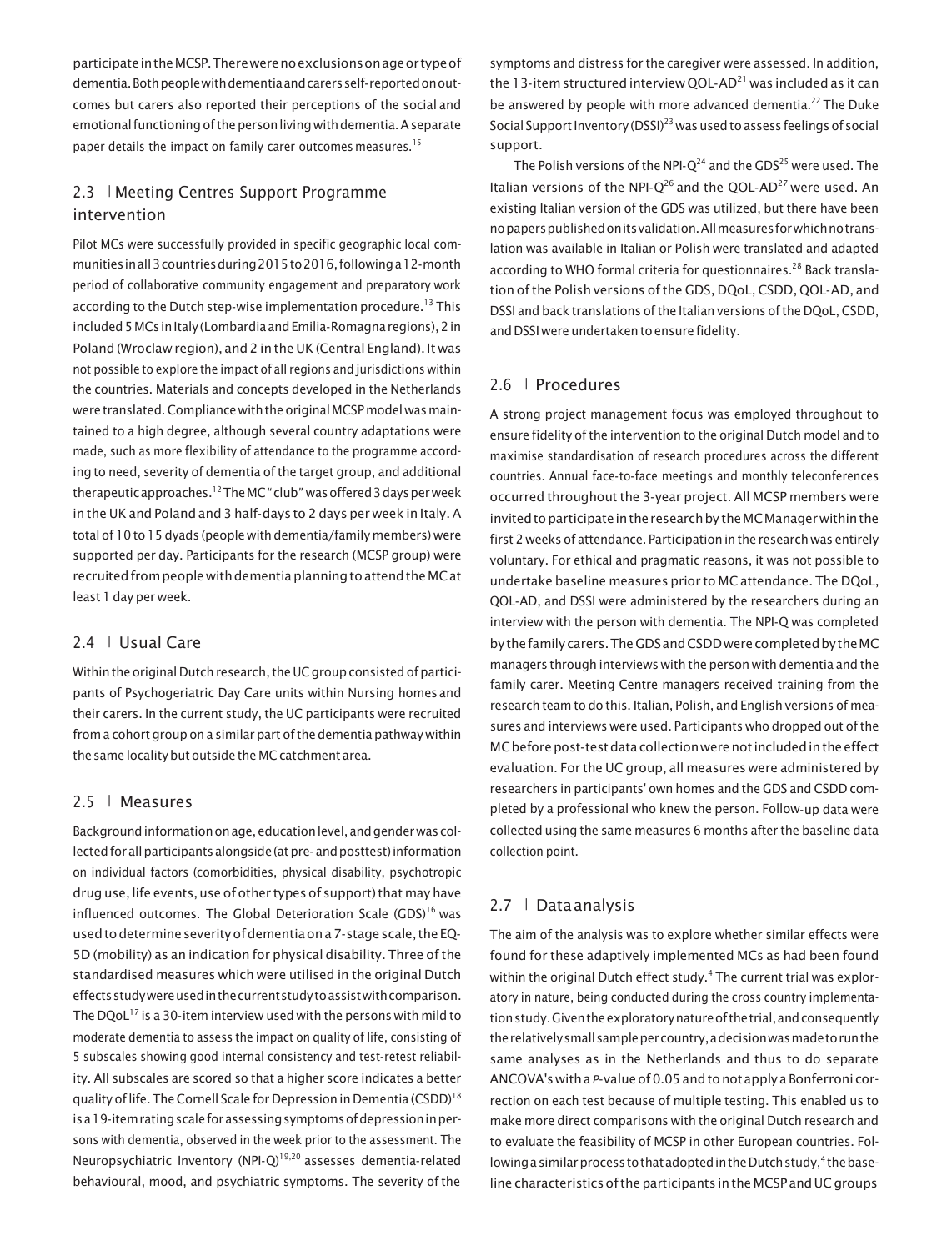were analysed descriptively with differences between the groups being tested (2-sided, alpha 0.05) by using t-tests (for ordinal and interval data that were normally distributed) and Chi2 tests (for nominal data).ANCOVA'sandt-testswereusedontheoutcomemeasuresdata that had normal distribution. t-tests and Chi2 tests were undertaken to assess whether the MCSP intervention and UC control groups differed at baseline on characteristics such as gender, age, degree of dementia etc. Characteristics that differed significantly between the MCSP and UC at baseline and correlated with 1 or more outcome measure (potential confounding variables) were included as covariates in the analysis. The outcome measures data were analysed by covariance analyses (ANCOVAs) on the post-test measurements that included baseline measurements as covariates in the analysis. The data overall (allcountries)werecombinedtoassessdifferencesbetweentheMCSP and UC groups. Although the study was not sufficiently powered to fully test differences per country and between countries, we explored some of the differences between MCSP and UC groups at a country level (within the countries).

The ANCOVA analysis was conducted using the statistical packageSPSSVersion23,wheretheoptionswereselectedtoreportthe adjusted means and effect size in each case. Cohen's d effect sizes<sup>29</sup> were calculated for each ANCOVA. By using records of medication use, reported illness/significant life events for participants in the weeksbeforetheposttest,anduseofothercareandsupportservices, it was assessed as to whether psychotropic medication, illness or life events, or the use of other types of support had influenced outcomes on a group basis. Spearman's rank correlation was undertaken on the outcomemeasuresandattendancelevelstofurtherexploretheeffect of attendance on changes in outcomes over time for the MCSP group.

# 3 | RESULTS

#### 3.1 | Numbers recruited to research

The numbers originally recruited, data collected at pre-test and posttest by country, are shown in Figure 1. Between pre-test and post-test measures,therewasattritionof27%intheMCSPgroupand18%in the UC group. Those who dropped out tended to be slightly older and have more severe dementia. There were no significant characteristic differences in attrition between MCSP and UC groups. Data analysiswasbasedoncompletedmeasuresfrom85peoplewithdementia attending the MC across Italy, Poland, and the UK, and 74 people with dementia receiving UC.

Recruitment to the MCSP group was through the MCs in the respectivecountries.RecruitmenttotheUCgroupwasthroughhealth or welfare organisations (UK 3/41; Italy 15/25; Poland 17/24) or through GPs (UK 0/41; Italy 0/25; Poland 4/24) or through non-governmental/charitable support services (UK 31/41; Italy 10/25; Poland 1/24). A small number were recruited through other contacts (UK7/41; Italy0/25;Poland2/24).

#### 3.2 | Participant characteristics

There were no significant differences between the participant characteristics in those recruited to either MCSP or UC (Table 1).

# 3.3 | Comparison of outcome measures for MCSP andUC

ANCOVAs were performed on all outcome measures overall and per country. Overall ANCOVAs and country specific results are summarisedinTable2.SeverityofDementiaaccordingtotheGDScategories of Mild, Moderate, and Severe were included as an additional fixed factor within the analysis.

#### 3.3.1 | Quality oflife

The ANCOVA results indicate that compared with the UC group, the MCSP group benefitted most on quality of life (DQoL). Significant differences were recorded on the domains self-esteem, positive affect, and feelings of belonging, with medium to large effect sizes. There was a clear pattern within the DQoL scores either remaining stable or improving for the MCSP group over time whereas the pattern was much more mixed in the UC group. The ANCOVA did not show a statistically significant difference between the scores for the MCSP and UC groups on the QOL-AD for the countries overall.

#### 3.3.2 | Depression

The ANCOVA did not show a significant difference between MCSP andUCfor theCSDD.

#### 3.3.3 | Neuropsychiatricsymptoms

The ANCOVA did not show a significant difference between MCSP and UC at post-test. There were some differences in the changes in typesofsymptomsreportedbythe2groupsover time(Table3).There was an 11%increase in agitation for the UC group, whereas the MCSP group experienced a 7% reduction. The UC group showed a 10% increase in apathy, whereas the MCSP group only experienced a 2% increase. However, the changes were not all in a positive direction for the MCSP group. For example, the UC group experienced a 6% reductioninsleepdisturbance,whereastheMCSPgroupexperienced a 7% increase. Whilst these cannot be taken as evidence of effect of the intervention, they are of interest in that they provide a picture of the prevalence of these symptoms in both groups and the change in 6 months.

*Feelingof Support:*NosignificantdifferencebetweenMCandUC groups was found for any of the sub-domains of the DSSI.

#### 3.4 | MC attendance

How people utilised MCSP varied according to individual needs with some people utilising MCSP at every opportunity whereas others were infrequent users. The mean number of days' attendance over 6 months is shown in Table 4 overall and by countries. Secondary analysis using Spearman's rank correlation between frequency of attendance and the changes in outcome measures demonstrated a significant correlation between higher attendance and more positive changes in symptom severity on the NPI (rho =  $0.24$ ,  $P = 0.03$ ). There was also a significant correlation between higher attendance and a greater change in Duke SSI sub-domain of feelings of support (rho = 0.36,  $P$  = 0.001).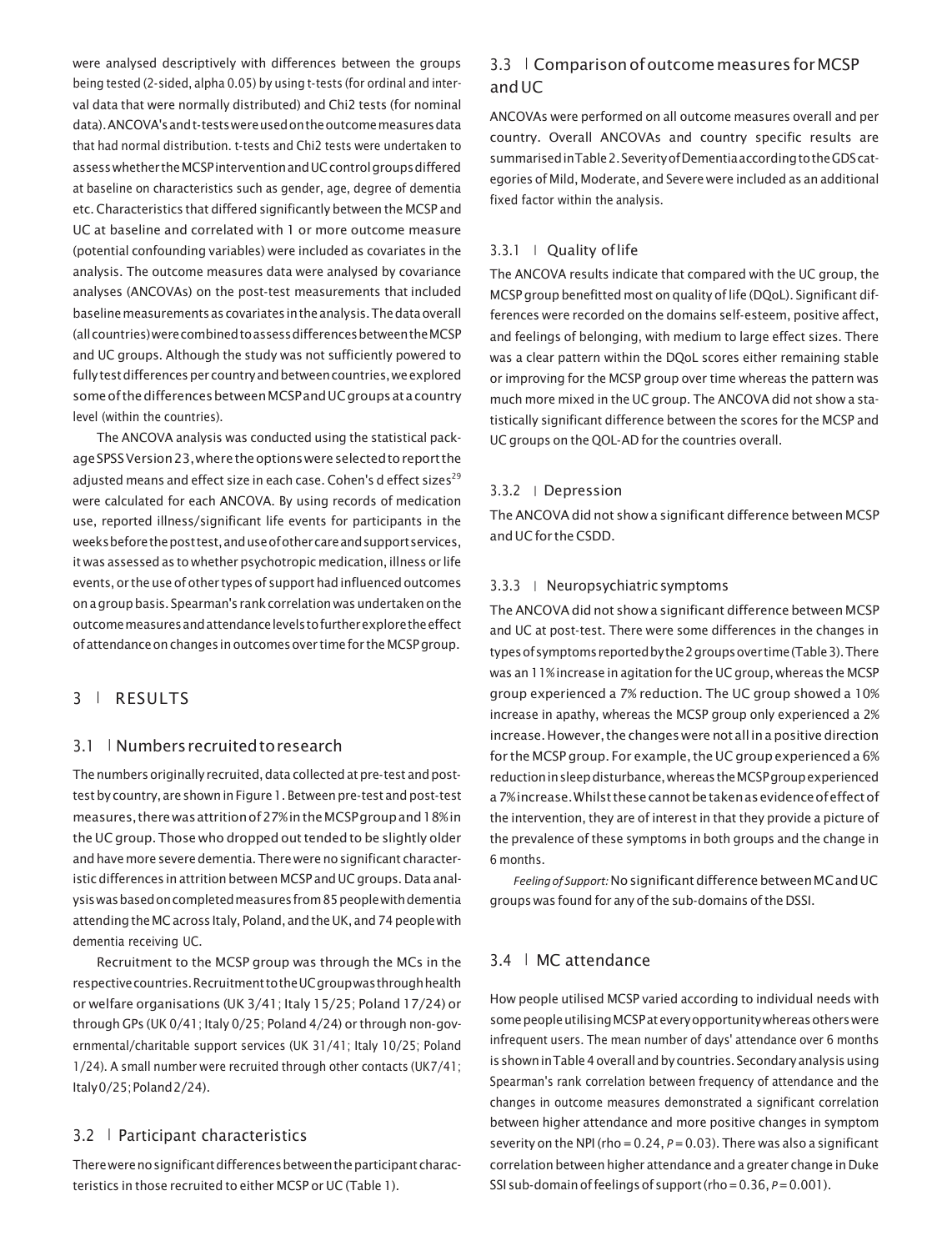Numbers of Research Participants with dementia recruited in Meeting Centres Support group and Usual Care Group by country and completing assessments at each stage



FIGURE1 Numbers of research participants with dementia recruited to the Meeting CentresSupportGroupandtheUsualCare Group by country and completing assessments at each stage [Colour figure can be viewed at [wileyonlinelibrary.com\]](http://wileyonlinelibrary.com/)

TABLE 1 Data on persons with dementia using the Meeting Centres Support Programme (MCSP) and receiving Usual Care (UC)

|                                  |                                                                          | MCSP Group $(n = 85)$                                    | UC Group $(n=74)$                                          | <b>Test Statistic</b>      | $P(2-Sided)$ |
|----------------------------------|--------------------------------------------------------------------------|----------------------------------------------------------|------------------------------------------------------------|----------------------------|--------------|
| Sex                              | Male<br>Female                                                           | 36 (42.4%)<br>49 (57.6%)                                 | 34 (45.9%)<br>40 (54.1%)                                   | $x^2 = 0.21$               | 0.65         |
| Age                              | Mean age (standard deviation)<br>Range<br><60<br>60-69<br>70-79<br>$80+$ | 78.4 (7.8) 63-93<br>15(18.1%)<br>27(32.5%)<br>41 (49.4%) | 78.5 (7.3) 62-95<br>$7(9.6\%)$<br>34 (46.6%)<br>32 (43.8%) | $t = 1.98$<br>$x^2 = 4.20$ | 0.94<br>0.12 |
| Civil status                     | Married/co-habiting/civil partnership<br>Widowed/divorced/ single        | 48 (56.5%)<br>37 (43.5%)                                 | 48 (66.7%)<br>24 (33.3%)                                   | $x^2 = 1.71$               | 0.19         |
| Severity of dementia (GDS score) | Mean score (standard deviation)<br>Median score (range)                  | 4.0(1.1)<br>$4(2-7)$                                     | 3.7(1.1)<br>$4(1-6)$                                       | $t = 1.98$                 | 0.11         |
| Primary care giver               | Spouse/partner<br>Daughter/son<br>Other                                  | 45 (52.9%)<br>30 (35.3%)<br>10(11.8%)                    | 43 (58.1%)<br>28 (37.8%)<br>3(4.1%)                        | $x^2 = 3.14$               | 0.21         |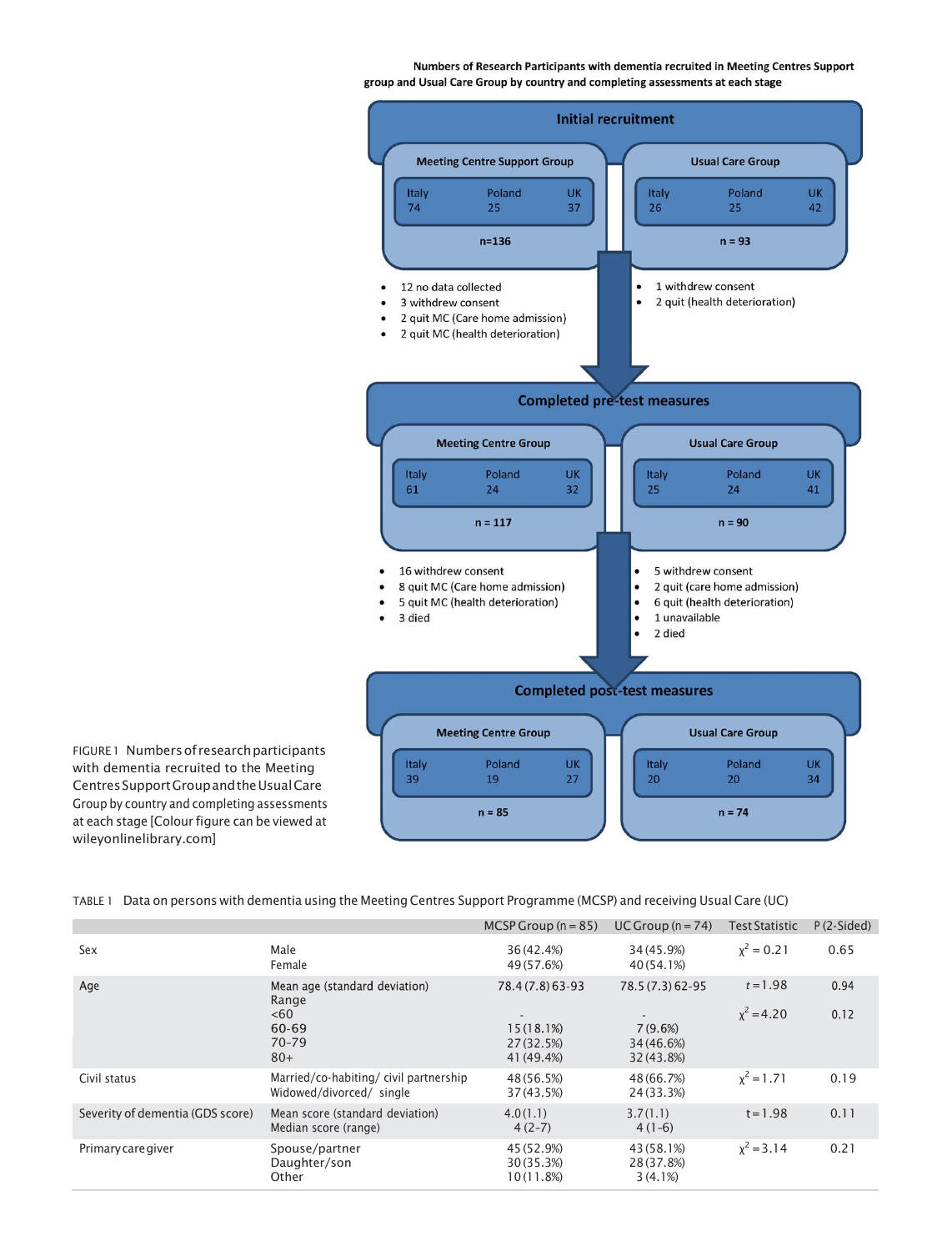| Measure         |                         |                                                         | Pre-Test               |              | Post-Test              |           | Post-Test              |              |                    |               |
|-----------------|-------------------------|---------------------------------------------------------|------------------------|--------------|------------------------|-----------|------------------------|--------------|--------------------|---------------|
| (Numbers)       |                         |                                                         | <b>MCSP</b>            | UC mean MCSP |                        | UC mean   | <b>ANCOVA Adjusted</b> |              |                    | <b>Effect</b> |
| in MCSP/UC)     |                         |                                                         | mean (SD)              | (SD)         | mean (SD)              | (SD)      | MC/UC Mean             | F            | P                  | Size d        |
| D-QOL           | Sense of                | Overall ( $n = 82/69$ )                                 | 18.3(3.6)              | 17.7(5.1)    | 19.4(3.8)              | 18.6(5.2) | 18.8/18.3              | 0.56         | 0.46               | 0.13          |
| sub domains     | aesthetics              |                                                         | 18.3(3.7)              | 16.4(4.5)    | 19.8(4.1)              | 17.1(4.6) | 20.5/18.8              | 2.19         | 0.15               | 0.41          |
|                 | $(5-25)$                | Italy $(n = 37/20)$                                     |                        |              | 19.0(3.1)              | 18.6(3.6) |                        | 0.35         | 0.56               | 0.20          |
| (range of       |                         | Poland ( $n = 19/18$ )                                  | 18.1(3.3)              | 18.3(4.5)    |                        |           | 19.1/18.5              |              |                    |               |
| scores)         |                         | $UK(n=26/31)$                                           | 18.6(4.0)              | 18.3(5.8)    | 19.1(4.0)              | 19.6(6.3) | 18.5/18.6              | 0.03         | 0.87               | 0.06          |
|                 | Self-esteem<br>$(4-20)$ | Overall                                                 | 13.5(3.4)              | 13.4(2.8)    | 14.3(3.1)              | 13.1(3.7) | 14.2/13.1              | 4.80         | $0.03*$            | 0.38          |
|                 |                         | $(n = 78/65)$<br>Italy $(n = 35/20)$                    | 14.5(3.3)              | 13.0(2.3)    | 15.4(2.8)              | 13.3(2.6) | 15.4/13.8              | 3.76         | 0.06               | 0.55          |
|                 |                         | Poland ( $n = 19/18$ )                                  | 12.5(3.3)              | 13.5(2.9)    | 13.6(2.7)              | 14.1(3.7) | 13.9/13.7              | 0.07         | $0.80*$            | 0.09          |
|                 |                         |                                                         |                        |              |                        |           |                        | [0.17]       | $[0.69]$ 0.14      |               |
|                 |                         | UK $(n = 24/27)$                                        | 12.9(3.3)              | 13.7(3.1)    | 13.1(3.3)              | 12.4(4.3) | 13.4/11.8              | 2.39         | 0.13               | 0.45          |
|                 | Positive affect         | Overall ( $n = 80/67$ )                                 | 20.5(4.4)              | 22.0(4.9)    | 21.9(4.3)              | 20.6(3.9) | 22.0/19.9              | 14.93        | $0.00*$            | 0.65          |
|                 | $(6-30)$                | Italy $(n = 37/20)$                                     | 20.6(4.7)              | 22.2(3.8)    | 22.7(4.0)              | 20.1(3.9) | 23.1/19.4              | 13.24        | $0.001*1.01$       |               |
|                 |                         | Poland ( $n = 19/18$ )                                  | 18.7(4.6)              | 20.2(5.5)    | 19.7(4.4)              | 20.5(3.6) | 20.2/20.1              | 0.01         | 0.92               | 0.00          |
|                 |                         |                                                         | 21.7(3.5)              | 22.9(5.1)    | 22.3(4.2)              | 21.0(4.2) | 22.4/20.1              | 5.50         | $0.02*$            | 0.68          |
|                 |                         | UK $(n=24/29)$<br>Negative affect Overall $(n = 79/67)$ | 27.5(8.0)              | 27.1(8.2)    | 26.3(7.6)              | 25.2(8.5) | 25.8/25.0              | 1.00         | 0.32               | 0.17          |
|                 |                         |                                                         |                        | 28.5(7.4)    |                        | 27.3(8.3) | 24.7/25.4              | 0.40         | 0.53               | 0.18          |
|                 | $(11 - 55)$             | Italy $(n = 37/20)$                                     | 25.8(7.9)              |              | 23.7(7.5)              |           |                        | 0.52         | 0.48               | 0.26          |
|                 |                         | Poland ( $n = 19/18$ )                                  | 31.4(7.4)              | 30.9(7.1)    | 27.8(6.9)              | 28.5(6.8) | 27.6/28.6              |              |                    |               |
|                 |                         | UK $(n=23/29)$                                          | 27.2(8.0)              | 23.8(8.4)    | 29.3(7.0)              | 21.8(8.7) | 27.2/21.9              | 11.57        | $0.001*0.99$       |               |
|                 | Feelings of             | Overall ( $n = 79/63$ )                                 | 10.7(2.5)              | 11.2(2.4)    | 11.5(2.5)              | 10.5(3.1) | 11.5/10.3              | 7.77         | $0.01*$            | 0.48          |
|                 | belonging               | Italy $(n = 37/20)$                                     | 11.3(2.3)              | 10.7(2.8)    | 12.2(2.2)              | 10.7(2.4) | 12.8/11.5              | 4.16         | $0.05*$            | 0.57          |
|                 | $(3-15)$                | Poland ( $n = 19/18$ )                                  | 9.7(2.7)               | 10.9(2.1)    | 11.2(2.5)              | 11.8(2.2) | 11.5/11.4              | 0.03         | 0.87               | 0.06          |
|                 |                         | UK $(n=23/25)$                                          | 10.4(2.6)              | 11.8(2.1)    | 10.4(2.8)              | 9.4(3.8)  | 10.4/8.6               | 3.77         | 0.06               | 0.59          |
|                 | Overall                 | Overall ( $n = 81/69$ )                                 | 3.3(0.8)               | 3.6(1.0)     | 3.3(0.8)               | 3.6(1.0)  | 3.1/3.4                | 2.95         | $0.09*$            | 0.29          |
|                 | quality                 |                                                         |                        |              |                        |           |                        | [2.33]       | $[0.13]$ $[0.26]$  |               |
|                 | of life                 | Italy $(n = 36/20)$                                     | 3.5(0.9)               | 3.4(1.1)     | 3.5(0.8)               | 2.8(0.6)  | 3.4/2.6                | 12.74        | $0.001*1.00$       |               |
|                 | $(1-5)$                 | Poland ( $n = 19/18$ )                                  | 3.1(0.4)               | 3.8(1.0)     | 3.1(0.4)               | 3.6(0.8)  | 3.1/3.6                | 5.56         | $0.02**$ 0.82      |               |
|                 |                         |                                                         |                        |              |                        |           |                        | [5.62]       | $[0.02^*]$ 0.83    |               |
|                 |                         | $UK(n=26/31)$                                           | 3.3(0.9)               | 3.6(1.1)     | 3.2(0.9)               | 4.2(1.0)  | 3.1/3.9                | 14.04        | $0.00*$ 1.04       |               |
| QOL-AD          |                         | Overall                                                 | 34.8(5.3)              | 35.3(5.1)    | 35.4(5.1)              | 34.6(5.6) | 35.4/34.4              | 2.24         | 0.14               | 0.25          |
| $(range4-52)$   |                         | $(n = 81/67)$                                           |                        |              |                        |           |                        |              |                    |               |
|                 |                         | Italy $(n = 37/19)$                                     | 34.4(5.5)              | 32.6(4.2)    | 35.0(5.0)              | 30.5(5.8) | 35.2/31.7              | 6.91         | $0.01*$            | 0.74          |
|                 |                         | Poland ( $n = 19/18$ )                                  | 34.3(5.2)              | 37.6(4.2)    | 36.3(5.0)              | 38.1(4.4) | 37.5/37.1              | 0.12         | 0.74               | 0.13          |
|                 |                         | UK $(n=25/30)$                                          | 35.8(5.2)              | 35.7(5.5)    | 35.3(5.3)              | 35.2(4.3) | 34.8/34.6              | 0.04         | 0.85               | 0.06          |
| Cornell Scale   |                         | Overall ( $n = 80/63$ )                                 | 8.3(5.6)               | 6.3(4.7)     | 7.8(5.6)               | 6.8(6.1)  | 6.9/7.3                | 0.30         | 0.58               | 0.09          |
| Depression      |                         | Italy $(n = 35/16)$                                     | 6.3(4.2)               | 3.8(2.9)     | 5.3(3.5)               | 5.0(5.0)  | 4.3/5.8                | 1.99         | 0.17               | 0.41          |
| (range 0-38)    |                         | Poland ( $n = 19/18$ )                                  | 10.2(6.1)              | 7.6(4.8)     | 9.4(6.2)               | 9.8(5.5)  | 8.5/10.5               | 1.71         | 0.20               | 0.45          |
|                 |                         |                                                         |                        |              |                        |           |                        | 2.93         | 0.09               | 0.48          |
|                 |                         | UK $(n = 26/29)$                                        | 9.5(6.3)               | 6.9(5.1)     | 10.2(6.3)              | 5.9(6.6)  | 8.8/6.4                |              |                    |               |
| <b>NPI</b>      | Severity                | Overall $(n = 91/72)$                                   | 9.5(5.6)               | 7.8(5.7)     | 9.4(5.6)               | 8.3(6.1)  | 8.9/8.9                | 0.001 0.98   |                    | 0.00          |
|                 | (range                  | Italy $(n = 42/21)$                                     | 10.8(6.1)              | 9.0(5.5)     | 10.5(5.5)              | 10.2(4.6) | 11.8/11.8              | 0.01         | 0.95               | 0.00          |
|                 | $0 - 36$                | Poland ( $n = 21/19$ )                                  | 7.2(3.7)               | 8.0(5.5)     | 6.3(4.6)               | 7.8(6.1)  | 5.3/6.6                | 0.63         | 0.43               | 0.27          |
|                 |                         | UK $(n=28/32)$                                          | 9.4(5.7)               | 6.8(5.9)     | 10.1(5.8)              | 7.3(6.8)  | 8.7/7.9                | 0.40         | 0.53               | 0.17          |
| <b>DUKe SSI</b> | Satisfaction            | Overall ( $n = 80/68$ )                                 | 2.9(0.4)               | 2.9(0.4)     | 2.9(0.3)               | 2.9(0.4)  | 2.9/2.9                | 0.31         | 0.58               | 0.09          |
|                 | $(range 1-3)$           | Italy $(n = 37/20)$                                     | 2.8(0.4)               | 2.8(0.4)     | 3.0(0.2)               | 2.7(0.6)  | 3.0/2.8                | 2.65         | $0.11^{#}$         | 0.45          |
|                 |                         |                                                         |                        |              |                        |           |                        |              |                    |               |
|                 |                         |                                                         |                        |              |                        |           |                        | [2.74]       | [0.10]             | [0.46]        |
|                 |                         |                                                         |                        |              |                        |           |                        |              |                    |               |
|                 |                         | Poland ( $n = 19/18$ )                                  | 2.8(0.4)               | 3.0(0.0)     | 2.8(0.5)               | 3.0(0.0)  | 2.9/2.9                | 0.33         | 0.57               | 0.20          |
|                 |                         | UK $(n=24/30)$                                          | 2.9(0.3)               | 2.8(0.5)     | 3.0(0.2)               | 2.9(0.4)  | 2.9/2.9                | 0.06         | 0.81               | 0.06          |
|                 | Help (range             | Overall ( $n = 78/66$ )                                 | 14.7(2.6)              | 13.8(2.3)    | 13.8(2.1)              | 13.6(2.0) | 13.5/13.6              | 0.03         | 0.87               | 0.00          |
|                 |                         |                                                         |                        |              |                        | 14.0(2.1) | 13.8/13.8              | 0.003 0.96   |                    |               |
|                 | $0 - 24$                | Italy $(n = 34/20)$<br>Poland ( $n = 19/18$ )           | 15.6(2.6)              | 14.1(3.1)    | 14.3(1.7)              |           | 14.6/15.1              |              |                    | 0.00          |
|                 |                         |                                                         | 15.9(2.1)              | 14.9(1.5)    | 14.8(2.3)              | 14.9(1.9) |                        | 0.60         | 0.44               | 0.27          |
|                 |                         | $UK(n=25/28)$<br>Support (range Overall $(n=82/68)$     | 12.7(1.3)<br>15.0(2.8) | 12.9(1.6)    | 12.4(1.7)<br>15.7(2.8) | 12.4(1.0) | 12.4/12.4              | 0.01<br>2.02 | 0.93<br>$0.16^{#}$ | 0.00<br>0.24  |
|                 |                         |                                                         |                        | 14.9(2.7)    |                        | 15.2(2.6) | 15.7/15.1              |              |                    |               |
|                 | $6-18$                  |                                                         |                        |              |                        |           |                        | [1.68]       | [0.20]             | [0.21]        |
|                 |                         | Italy $(n = 37/20)$                                     | 15.2(2.7)              | 14.8(2.5)    | 16.7(2.0)              | 15.2(2.4) | 17.0/15.8              | 3.08         | 0.09               | 0.45          |
|                 |                         | Poland ( $n = 19/18$ )                                  | 14.8(3.3)              | 16.1(2.1)    | 16.2(3.4)              | 16.9(1.8) | 16.7/16.4              | 0.24         | 0.63               | 0.17          |
|                 |                         | $UK(n=26/30)$                                           | 14.7(2.7)              |              | $14.3(3.1)$ 14.1(2.7)  | 14.1(2.7) | 13.9/14.2              | 0.16         | 0.69               | 0.11          |

TABLE 2 Outcome measures and results of ANCOVAs using pre-test and post-test means for Meeting Centre Support Programme (MCSP) and Usual Care (UC) groups

\*Significant difference at 95%, *P* < 0.05.

# Levene's test showedthatthegroupvarianceswerenot equal, soanassumptionof covariance analysiswas violated(transformedusingsquare root and ANCOVA repeated).

# 3.5 | Country differences

Italy had the highest attrition rate (36% between pre/post-test compared with 21% in Poland and 17% in UK). The attrition in the original Dutch study was 21%. Participants in the UK MCSP and UC groups were more than twice as likely to be male (63% and 64%, respectively)

than in Italy and Poland where men only accounted for around 32%of study participants. The average age was similar across all countries (around 78years).

Meeting Centres aim to meet the needs of people with mild to moderate dementia. The severity of dementia was quantified by GDS score, with the expectation that most participants (and thusall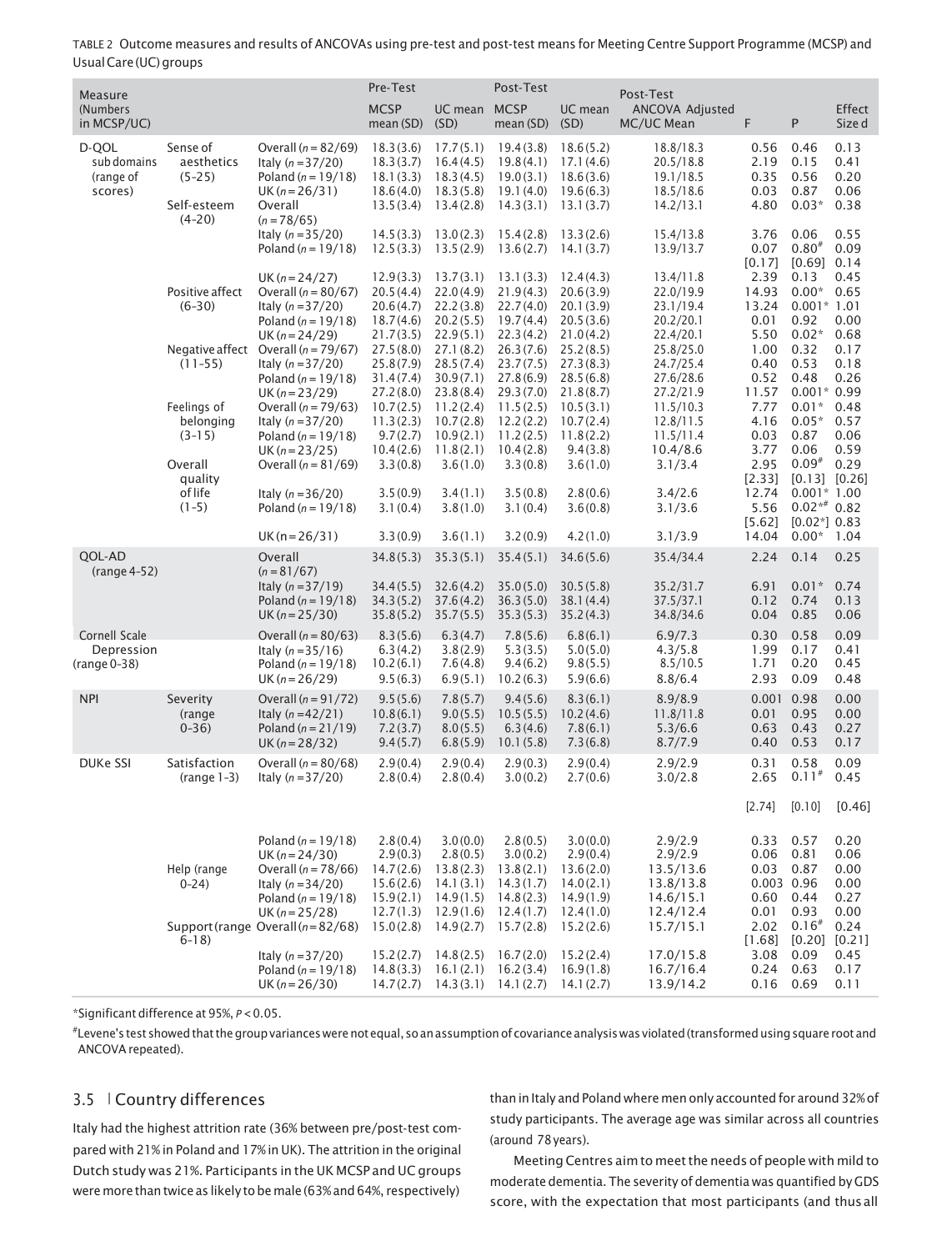TABLE 3 Percentage of Meeting Centres Support Programme (MCSP) andUsualCare(UC)groupparticipantshavingsymptomsontheNPIat pre-test and post-test

|                          | MCSP $(n=93)$ |           | $UC (n = 74)$ |           |  |
|--------------------------|---------------|-----------|---------------|-----------|--|
| <b>NPI</b> item          | Pre-test      | Post-test | Pre-test      | Post-test |  |
| Apathy                   | 68%           | 70%       | 57%           | 66%       |  |
| Depression/dysphoria     | 62%           | 63%       | 50%           | 46%       |  |
| Anxiety                  | 63%           | 63%       | 62%           | 62%       |  |
| Eating problems          | 56%           | 47%       | 26%           | 23%       |  |
| Agitation/aggression     | 47%           | 40%       | 36%           | 51%       |  |
| Irritability/liability   | 53%           | 53%       | 45%           | 45%       |  |
| Delusions                | 37%           | 32%       | 28%           | 24%       |  |
| Aberrant motor behaviour | 38%           | 34%       | 28%           | 32%       |  |
| Sleeping disturbances    | 43%           | 50%       | 40%           | 34%       |  |
| <b>Hallucinations</b>    | 20%           | 28%       | 20%           | 27%       |  |
| Euphoria                 | 13%           | 12%       | 11%           | 11%       |  |
| Disinhibition            | 25%           | 31%       | 27%           | 30%       |  |

research participants) would be GDS stage 4 to 5. The reality was quite different and varied across countries (Table 5) with a substantial proportion of participants having relatively mild cognitive problems but also some with severe dementia. The UK had the widest spread of 11% showing very mild decline and 14% in the severe stages.

On average, UK MCSP participants with dementia attended approximately half the number of days (mea*n* = 34.7 days, SD 15.7) as their Polish counterparts (mean = 63.7 days, SD 18.7) and a third  $less than in Italy (mean = 48.1 days, SD 20.9) although individual vari$ ation was great in all countries. Country specific ANCOVAs (Table 2) showed a number of effects on Quality of life between the MCSP and UC groups in Italy, Poland, and the UK: Italy achieved large statistically significant effects on the DQoL sub-domains of Positive Affect  $(d = 1.01)$  and overall Quality of Life  $(d = 1.0)$ , and a medium effect on Feelings of Belonging ( $d = 0.57$ ). They also achieved a statistically significant medium effect on the QOL-AD  $(d = 0.74)$ . In Poland, the MCSP group rated their overall Quality oflife at post-test as lower than the UC group ( $d = 0.83$ ) but compared with pre-test their quality oflifedidnotchange.IntheUK,theMCSPgroupshowedmorePositive Affect (d = 0.68) at post-test than the UC group (medium effect), and a significant improvement on Negative Affect ( $d = 0.99$ ). The UK

UC group rated their overall Quality of Life as better  $(d=1.04)$  than the MC group at post-test. The ANCOVAs did not show statistical significant effects on CSDD or NPI on a country level, but there were medium effect sizes for Italy regarding improvements in the CSDD and DSSI Satisfaction and Support.

A check on longitudinal changes in possible influencing factors (illness, physical disability, psychotropic drugs, use of other types of support) between pre and post-test within and between groups, and life events within 1 month before the post test, did not reveal differences betweengroupsthatwouldhaveexplainedtheeffects found.

# 4 | DISCUSSION

This research shows that it is possible to adaptively implement the Dutch MCSP model in 3 very different European countries and that the impact on people living with dementia is broadly comparable to earlier research.<sup>4,8</sup> As well as small to medium positive effects on

Self-esteem, the current study also found medium to large effects in Positive Affect and a medium effect on Feelings of Belonging. The effect on depressed behaviour was not replicated. The original Dutch research reported significant decreases in non-social and inactive behaviour in the MCSP group. In comparison with these findings, the NPI data in the current study did not change significantly overall although there were some reductions reported for agitated and aggressive behaviour. Apathy increased in both groups but to a greater extent in the UC group. The significant correlation between higher number of attendances and a greater decrease in neuropsychiatric symptoms and greater feelings of support is of particular interest. A causal link cannot be attributed to this finding. It may be that those with increased severity of symptoms attended less, perhaps because their symptoms were disruptive or led to difficulties in them attending. Further study ofthis relationship may be useful in understanding the impact of attendance on neuropsychiatric symptom management.

People living with dementia are a heterogeneous group, and some of the differences found may have been due to differences in characteristics of participants in the current study and the earlier Dutch research. Our study was primarily focused on the adaptive implementation and validation of the MCSP model. As a consequence, no

|  |  |  |  | TABLE 4 Attendances for research participants over 6 months from pre-test to post-test by country and overall |  |
|--|--|--|--|---------------------------------------------------------------------------------------------------------------|--|
|--|--|--|--|---------------------------------------------------------------------------------------------------------------|--|

|                                       | $\overline{N}$ | Mean       | <b>SD</b> | Min | Max   |
|---------------------------------------|----------------|------------|-----------|-----|-------|
| Italy                                 |                |            |           |     |       |
| Person with dementia-days attended MC | 39             | 48.1       | 20.9      | 5   | 79    |
| Carer hours of attendance             | 39             | 18.2 hours | 19.8      |     | 74    |
| Poland                                |                |            |           |     |       |
| Person with dementia-days attended MC | 20             | 63.7       | 18.7      | 3   | 83    |
| Carer hours of attendance             | 20             | 19.4 hours | 47.3      | 0.5 | 218.3 |
| UK                                    |                |            |           |     |       |
| Person with dementia-days attended MC | 28             | 34.7       | 15.7      | 11  | 63    |
| Carer hours of attendance             | 22             | 65 hours   | 52.3      | 2   | 211.7 |
| All countries                         |                |            |           |     |       |
| Person with dementia-days attended MC | 87             | 47.4       | 21.5      | 3   | 83    |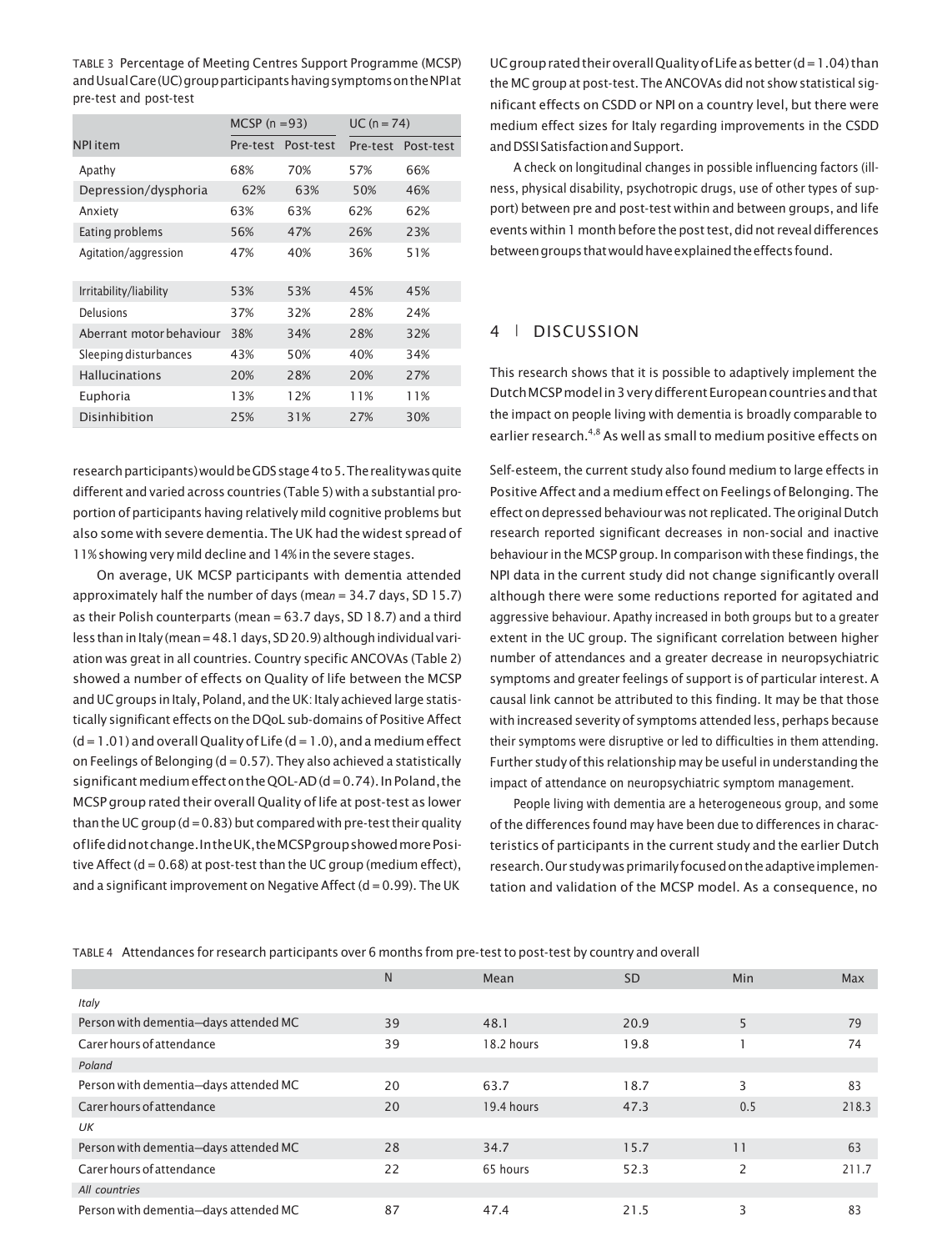| Carer hours of attendance |  | 31.2 hours | $4 -$<br>ے ۔ |  | ר חור<br>210.3 |
|---------------------------|--|------------|--------------|--|----------------|
|---------------------------|--|------------|--------------|--|----------------|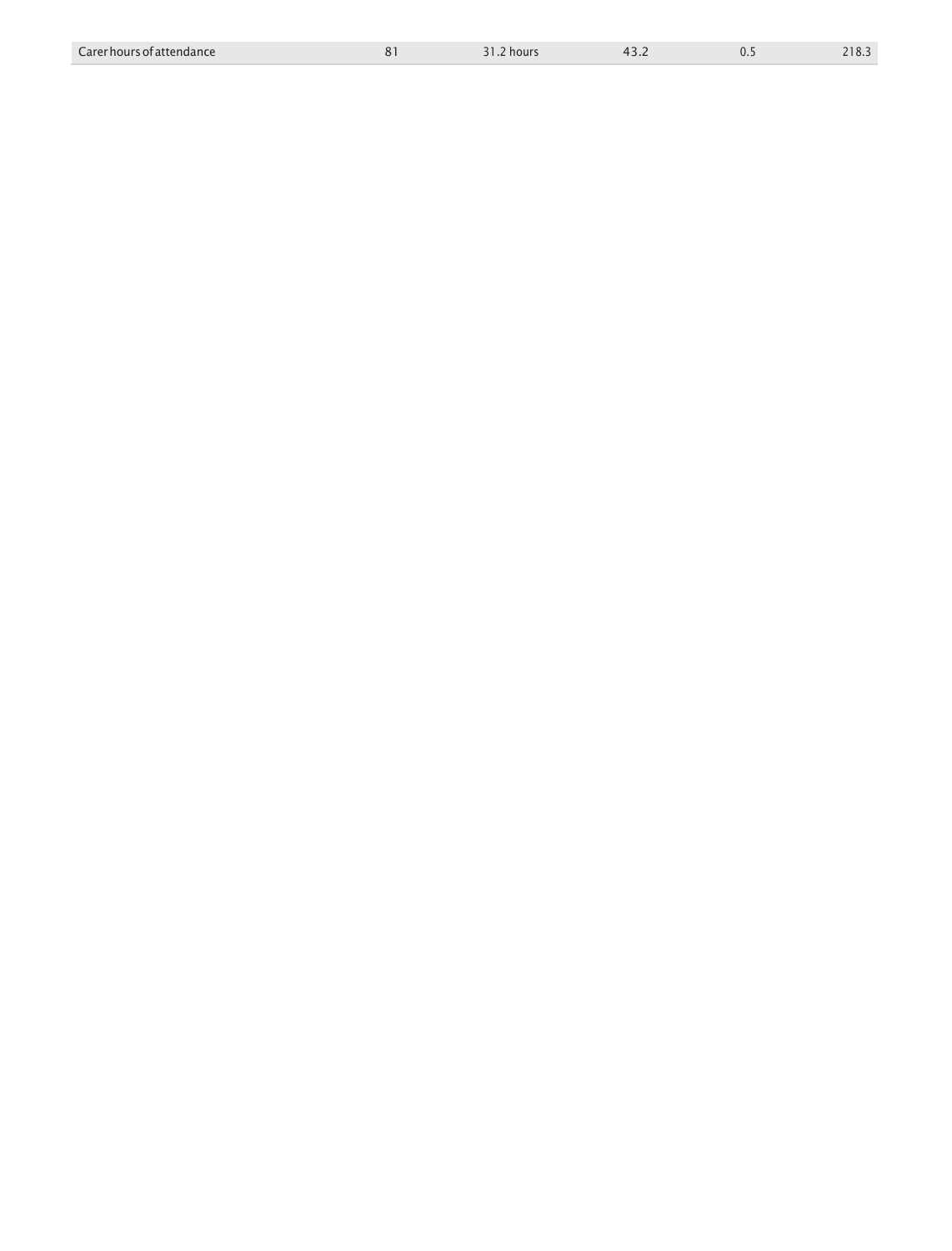| TABLE 5    Stage of dementia for Meeting Centres Support Programme and Usual Care participants by country at pre-test |  |  |
|-----------------------------------------------------------------------------------------------------------------------|--|--|
|                                                                                                                       |  |  |

| GDS Stage (Reisberg)                                         | <b>All Countries</b>  |                          | <b>Italy</b> |                          | Poland                                                                                                                  |          | UK         |                          |
|--------------------------------------------------------------|-----------------------|--------------------------|--------------|--------------------------|-------------------------------------------------------------------------------------------------------------------------|----------|------------|--------------------------|
|                                                              |                       |                          |              |                          | MCSP $(n = 84)$ UC $(n = 69)$ MCSP $(n = 38)$ UC $(n = 20)$ MCSP $(n = 19)$ UC $(n = 18)$ MCSP $(n = 27)$ UC $(n = 31)$ |          |            |                          |
| Stage 1-2: No or very mild<br>cognitive decline              | 7(8.3%)               | 13(18.8%)                | 2(5.3%)      | $\overline{\phantom{a}}$ | 2(10.5%)                                                                                                                | 4(22.2%) | 3(11.1%)   | 9(29.0%)                 |
| Stage 3: Mild cognitive<br>decline                           | 21 (25.0%)            | $9(13.0\%)$              | 13 (34.2%)   | $1(5.0\%)$               | 6(31.6%)                                                                                                                | 4(22.2%) | 2(7.4%)    | 4 (12.9%)                |
| Stage 4: Moderate cognitive<br>decline                       | 27 (32.1%) 33 (47.8%) |                          | 16(42.1%)    | $12(60.0\%)$             | 6(31.6%)                                                                                                                | 7(38.9%) |            | 5 (18.5%) 14 (45.2%)     |
| Stage 5: Moderately severe<br>cognitive decline              | 24 (28.6%) 11 (15.9%) |                          | 6(15.8%)     | $6(30.0\%)$              | 5(26.3%)                                                                                                                | 3(16.7%) | 13 (48.1%) | 2(6.45%)                 |
| Stage 6: Severe cognitive<br>decline (middle dementia)       | $4(4.8\%)$            | 3(4.4%)                  | 1(2.6%)      | 1(5.0%)                  | $\overline{\phantom{a}}$                                                                                                | ٠        | 3(11.1%)   | 2(6.45%)                 |
| Stage 7: Very severe<br>cognitive decline (late<br>dementia) | 1(1.2%)               | $\overline{\phantom{a}}$ |              | ٠                        | $\overline{\phantom{a}}$                                                                                                | ۰        | 1(3.7%)    | $\overline{\phantom{a}}$ |

detailed screening on type of dementia or cognitive impairments was performed or taken into account in the analyses, although we corrected for between group differences in severity of dementia. In the current study, MCSP participants had more severe levels of dementia generally than the sample reported by Dröes et al.<sup>4</sup> Also, in the Dröes et al<sup>4</sup> study, those in the UC group generally had a more severe dementia than those in the MCSP group, whereas the opposite was true in the current study. Within the original Dutch research, the UC group consisted of participants of Psychogeriatric Day Care units within Nursing homes. This may have impacted on fewer reports of apathy, inactivity, and depressive symptoms in the UC group in the currentstudythantheoriginalDutchresearch.

The differences between countries in the study results also spoke tothe heterogeneity of people's experience.Attendance patterns for MCs were different across countries. Likewise, the UC comparison was not the same in each country. There appeared to be an overall correlation between attendance to MCSP and neuropsychiatric symptoms and feelings of being supported. The question of whether higher levels of attendance might explain some of the differences in outcomes in the different countries is a possibility. It may also have been that positive outcomes may have been seen if the MCs had just focussed on participants with more similar levels of dementia such as the GDS 4/5. The MCs were established over a relatively short period oftime, and it may have taken a greater amount oftime for the model to bed into the new countries. All these issues may have diluted the effect. The study was not sufficiently powered to test this by within country analysis.

Thiswasanexploratorystudyofacomplexinterventionin3countries that required significant commitment from people to participate. The attrition rate of 27% in the MC group was quite high compared with other psycho-social interventions. In the original multicentre studyintheNetherlands,attritionwas20%betweenpreandpost-test. This lower attrition might also be because the Dutch sample had less severe dementia (50% had mild dementia in the Dutch sample).

The study had a number of limitations in evaluating the impact of the intervention on people living with dementia. Allocation to the interventionwasnot random.Inorder torecruitenoughparticipantstothe intervention group, it was necessary to compare to a geographical control group where there was not a MC.Assessors were not blind to the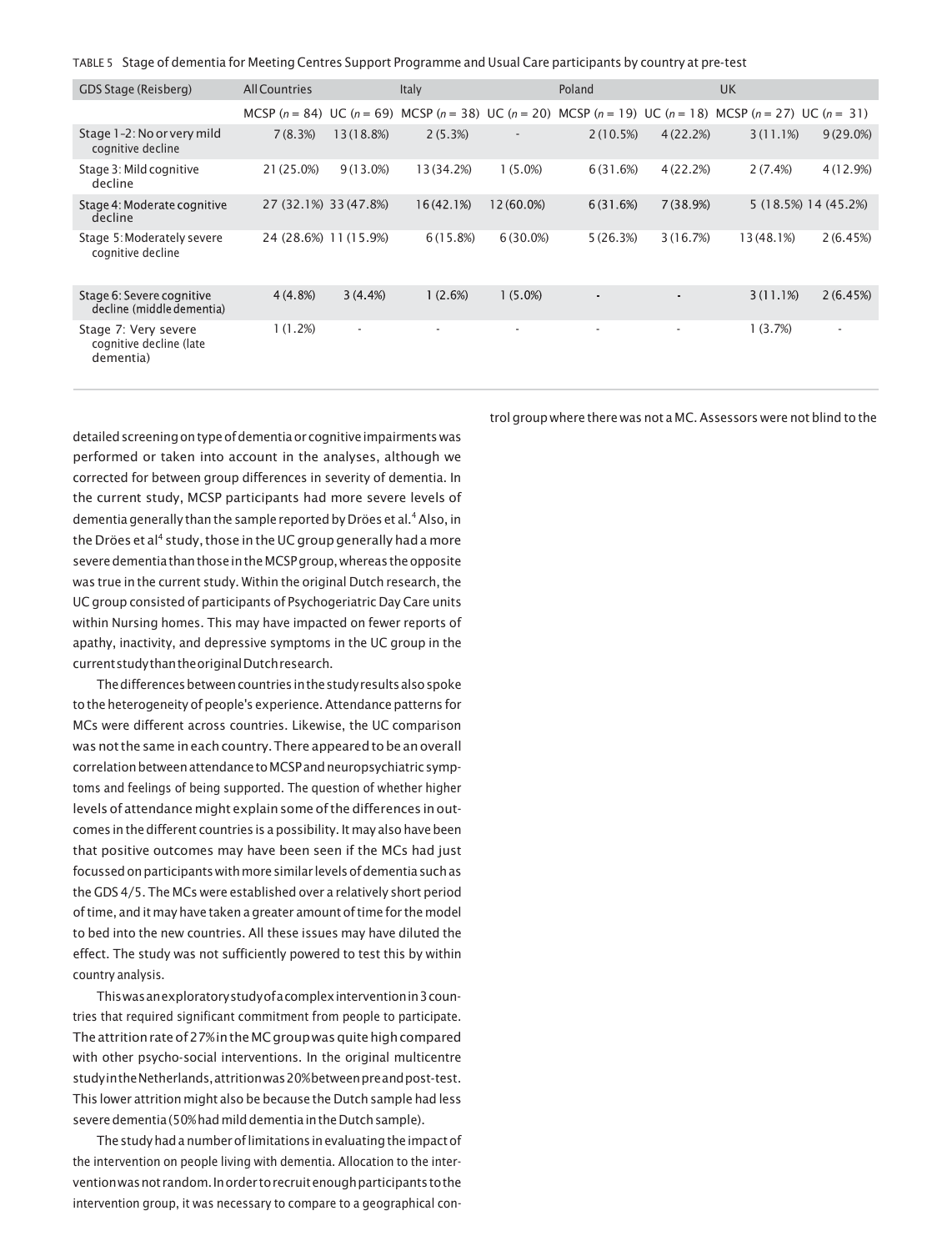intervention that participants received. Baseline measurements took place up to 1 month after commencing at the MC. Only participants that completed6monthsofattendancewereincludedin the analyses. The analysis also undertook numerous tests of significance and multiple comparisons. However, the current study was designed primarily as an implementation study where much of the time and energy was put in realising at least 2 MCs in each countrywho provided the full MCSP $12,13$  were piloted and evaluated. Consequently, larger samples with blind assessment were not possible in this study. For a thorough effect study per country, separate larger sized RCTs would be required.

Despite these challenges, we were able to replicate a successful intervention from 1 country into 3 others and found significant benefits. This study demonstrated that cross-country and multicentre evaluations of psychosocial interventions are feasible. There may be many other interventions that could be implemented between countries to improve the post-diagnostic support for people with dementia on a more global scale. Specifically, this study suggests that the MCSP model can be successfully implemented in countries with very different health and social care systems. This should encourage other countries to implement this model with country specific adaptation. Overall, the intervention was delivered as planned, and the evaluation was carried out in a standardized way. Sufficient numbers of participants were recruited across 3 different countries to conduct a sufficiently powered overall effect analysis. There was variance both within but also between countries in patterns of attendance in the different countries, which mayhavedilutedtheeffectoftheimpact oftheinterventiononagroup levelandasaconsequencedecreased someoftheoverallbenefits.

The results of our study are in line with the literature on interven tions supporting community dwelling people to live with dementia and to improve their social participation, thus aiming to improve their social health and quality of life.<sup>30</sup> Examples are: home community  $occupa-tional$  therapy $31,32$ ; the Enriched Opportunities Programme<sup>33</sup>; inter- generational programmes<sup>34</sup>; and easy access day treatment centres for people with dementia with carer support. $35$  This current study is part of the emerging research into psychosocial interventions that report on positive outcomes rather than just reporting on the reduc- tion of negative symptoms.<sup>36</sup> It also shows the strength of combining interventions for people living with dementia and caregivers to bring about clinically relevant improvements inwell-being.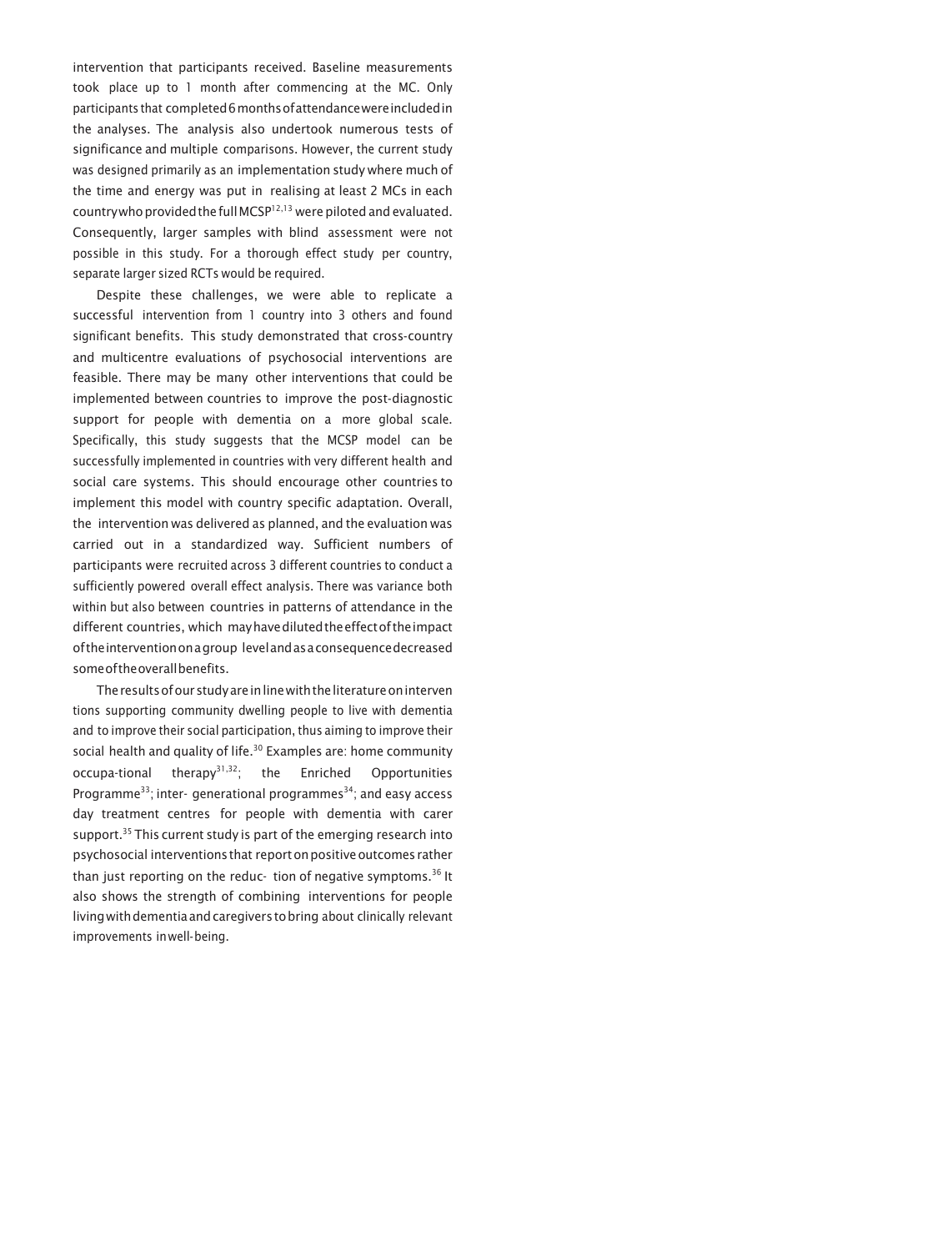# 5 | CONCLUSION

This study answered 2 main questions: Does the successful MCSP model developed in the Netherlands work in other European countries, morespecificallyinItaly,Poland,andtheUK,andarecomparablebenefitsachievedforpeoplewithdementiaandtheircarersinthesecountries? The present study showed this to be the case, the implementation proved successful in all 3 countries, and the benefits were partially replicated. Further dissemination of MCSP is therefore recommended within the countries involved in the study, but also in other European countries and beyond. There is a great need for high quality implementation research to demonstrate how care interventions can be put into practice in a variety of settings and how evidence-based practices can be effectively disseminated and transferred to other countries to share knowledge and improve dementia care on a European and world wide level. Demonstrating that outcomes of effective interventions in 1 country can be replicated in other countries is therefore very important.

# ETHICAL APPROVAL

The study received ethical approval in 3 countries.

UK—Health Research Authority (specifically Wales Research Ethics Committee approved Validation of the Meeting Centres Support Programme for people with dementia and their carers inUK, REC reference: 15/WA/0232: IRAS project ID: 176743.

Poland—Bioethical Committee of Wroclaw Medical University in Poland acceptance no. KB-219/2015.

Italy—Ethical committee of the IRCCS Don Gnocchi Foundation, Lombardia Region, Italy acceptance no. 6/18022015.

The number of the VU University medical center Ethics committee decision letter confirming 'MeetingDem' as being 'non-medical research' is2013/370.

#### ACKNOWLEDGEMENTS

All authors made a substantial contribution to the conception and design, acquisitionofdataor analysis andinterpretationofdata, and the drafting of and critical revision of the article. They provided final approval of the version published. There are no conflicts of interest for any ofthe authors in relationship to the work submitted here. MEETINGDEM (2014–17) is an EU JointProgramme—Neurodegenerative Disease Research JPND\_HC-559-018. The authors are grateful to all the communities that supported Meeting Centres and all those who participated in the research. The project is supported through the following funding organisations under the aegis of JPND: Italy, Ministry of Education and Ministry of Health; The Netherlands, ZonMw; Poland, NCBR; UK, ESRC Grant reference: ES/L00920X/1.

#### ORCID

*Dawn Brooker* <http://orcid.org/0000-0001-8636-5147> *Simon Evans* <http://orcid.org/0000-0002-2919-8167> *Jennifer Bray* <http://orcid.org/0000-0002-1315-7643> *Francesca Lea Saibene* <http://orcid.org/0000-0002-7549-7838> *Claudia Scorolli* <http://orcid.org/0000-0003-1375-1500>

*Dorota Szcze*ś*niak* <http://orcid.org/0000-0002-8899-8842> *Alessia d*'*Arma* <http://orcid.org/0000-0002-4855-4577> *Katarzyna M. Urba*ń*ska* <http://orcid.org/0000-0002-3699-6896> *Elisabetta Farina* <http://orcid.org/0000-0002-9160-0356> *Joanna Rymaszewska* <http://orcid.org/0000-0001-8985-3592> *Rabih Chattat* <http://orcid.org/0000-0002-3889-2839> *Catherine Henderson* <http://orcid.org/0000-0003-4340-4702> *Amritpal Rehill* <http://orcid.org/0000-0003-3826-2711> *Franka Meiland* <http://orcid.org/0000-0001-6219-5390> *Rose*-*Marie Dröes* <http://orcid.org/0000-0002-4812-1229>

#### REFERENCES

- 1. Olazarán J, Reisberg B, Clare L, et al. Nonpharmacological therapies in Alzheimer's disease: a systematic reviewof efficacy.*Dement Geriatr Cogn Disord*.2010;30(2):161-178.
- 2. Smits CH, de Lange J, Dröes RM, Meiland FJM, Vernooij-Dassen M, Pot AM. Effects of combined intervention programmes for people with dementia living at home and their caregivers: a systematic review. *Int J Geriatr Psychiatry*. 2007;22(12):1181-1193.
- 3. Van't Leven N, Prick AE, Groenewoud JG, Roelofs PD, de Lange J, Pot AM. Dyadic interventions for community-dwelling people with dementiaandtheir family caregivers: asystematic review.*Int Psychogeriatr*. 2013;25(10):1581-1603.
- 4. Dröes RM, Meiland FJM, Schmitz M, van TW. Effect of combined support for people with dementia and carers versus regular day care on behaviour and mood of persons with dementia: results from a multicentre implementation study. *Int J Geriatr Psychiatry*. 2004;19:1-12.
- 5. Dröes RM, Breebaart E, Meiland FJ, vanTilburg W, Mellenbergh GJ. Effect of Meeting Centres Support Program on feelings of competence of family carers and delay of institutionalization of people with dementia. *Aging Ment Health*. 2004;8(3):201-211. [https://doi.org/](https://doi.org/10.1080/13607860410001669732) [10.1080/13607860410001669732](https://doi.org/10.1080/13607860410001669732)
- 6. Dröes RM, Mierlo LD, van der Roest HG, Meiland FJM. Focus and effectiveness of psychosocial interventions for people with dementia in institutional settings from the perspective of coping with the disease. *Nonpharmacol Ther Dement*.2010;1(2):139-161.
- 7. Brooker D, Evans SB, Dröes RM. Framing outcomes of post-diagnostic psychosocial interventionsindementia. *WorkingwithOlder People*.2017; 21(1):13-21.
- 8. Dröes RM, Breebaart E, van Tilburg W, Mellenbergh GJ. The effect of integrated family support versus day care only on behavior and mood of patients with dementia. *Int Psychogeriatr*. 2000;12(1):99-116.
- 9. Dröes RM, Meiland FJM, vanTilburg W. The Meeting Centres Support Programme for persons with dementia and their carers; from development to implementation. In: Miesen B, Jones G, eds. *Caregiving in Dementia IV*. Oxford: Routledge;2006:315-339.
- 10. Meiland FJM, Dröes RM, Lange J, de Vernooij-Dassen MJFJ. Facilitators and barriers in the implementation of the meeting centres model for people with dementia and their carers. *Health Policy*. 2005;71(2):243-253. <https://doi.org/10.1016/j.healthpol.2004.08.011>
- 11. Dröes RM, Meiland FJM, Evans SB, et al. Comparison of the adaptive implementation and evaluation of the Meeting Centers Support Program for people with dementia and their family carers in Europe; study protocol of the MEETINGDEM project. *BMC Geriatr*. 2017;17(79):1-12.
- 12. Szcześniak D, Rymaszewska J, Sabeine FL, Urbańska KM, d'Arma A, Brooker D, Evans SB, Evans SC, Chattah R, Scorolli C, Meiland F, Droes RM, Farina E. Does the community based Meeting Centre Support Programme change the pathways to day care activities for people living withdementia?AnexplorativeimplementationstudyinfourEuropean countries. *Int Psychogeriatr*. 2018;13:1-18.
- 13. Mangiaracina F, Chattat R, Farina E, et al. Not re-inventing the wheel: the adaptive implementation of the Meeting Centres Support Programme in fourEuropeancountries.*AgingMentHealth*.2017;21(1):40-48.